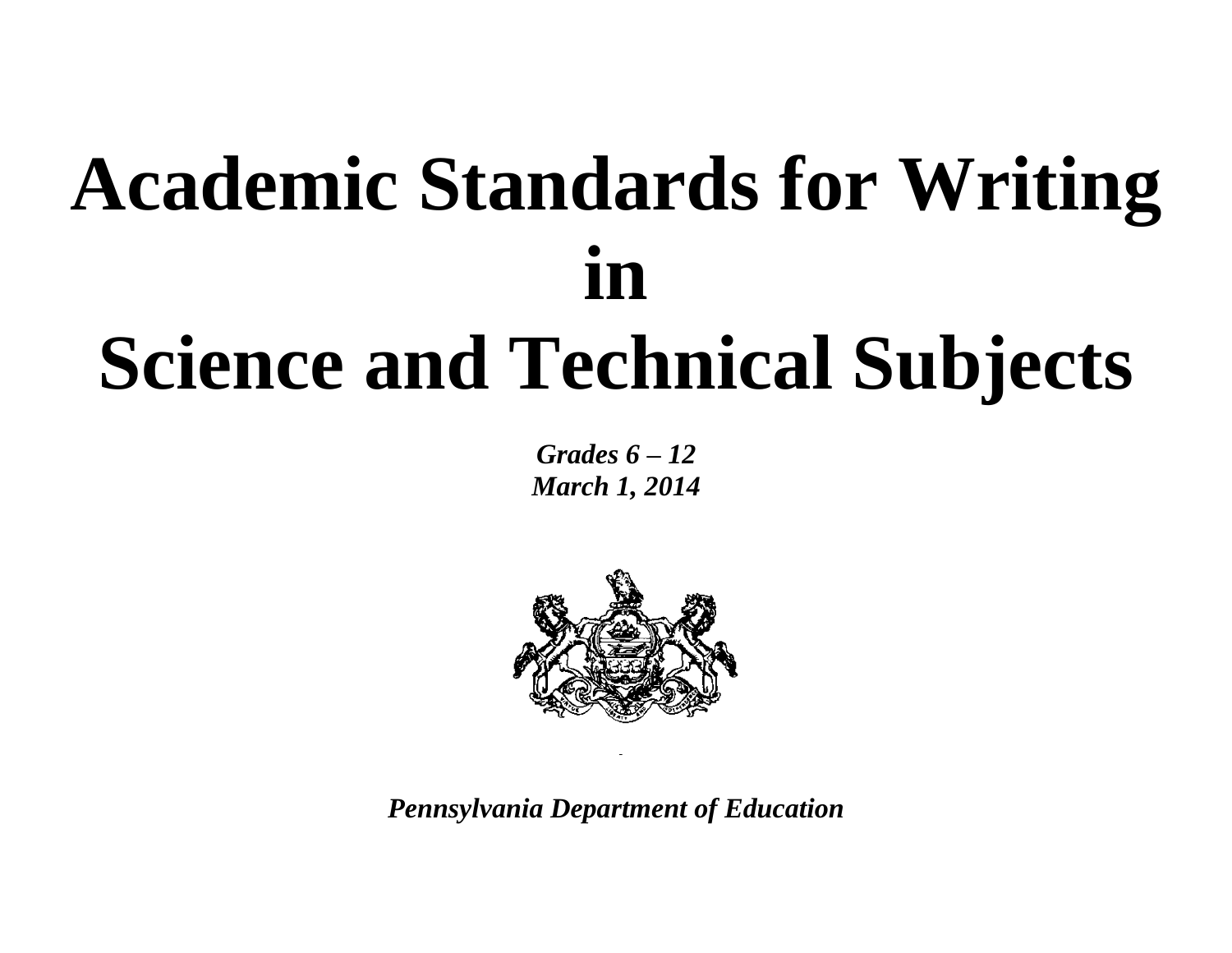## **VII. TABLE OF CONTENTS**

Writing ........................................................................................................................................................................................................................ 3.6 Students write for different purposes and audiences. Students write clear and focused text to convey a well-defined perspective and appropriate content.

- Text Types and Purposes
- Production and Distribution of Writing
- Research to Build and Present Knowledge
- Range of Writing

2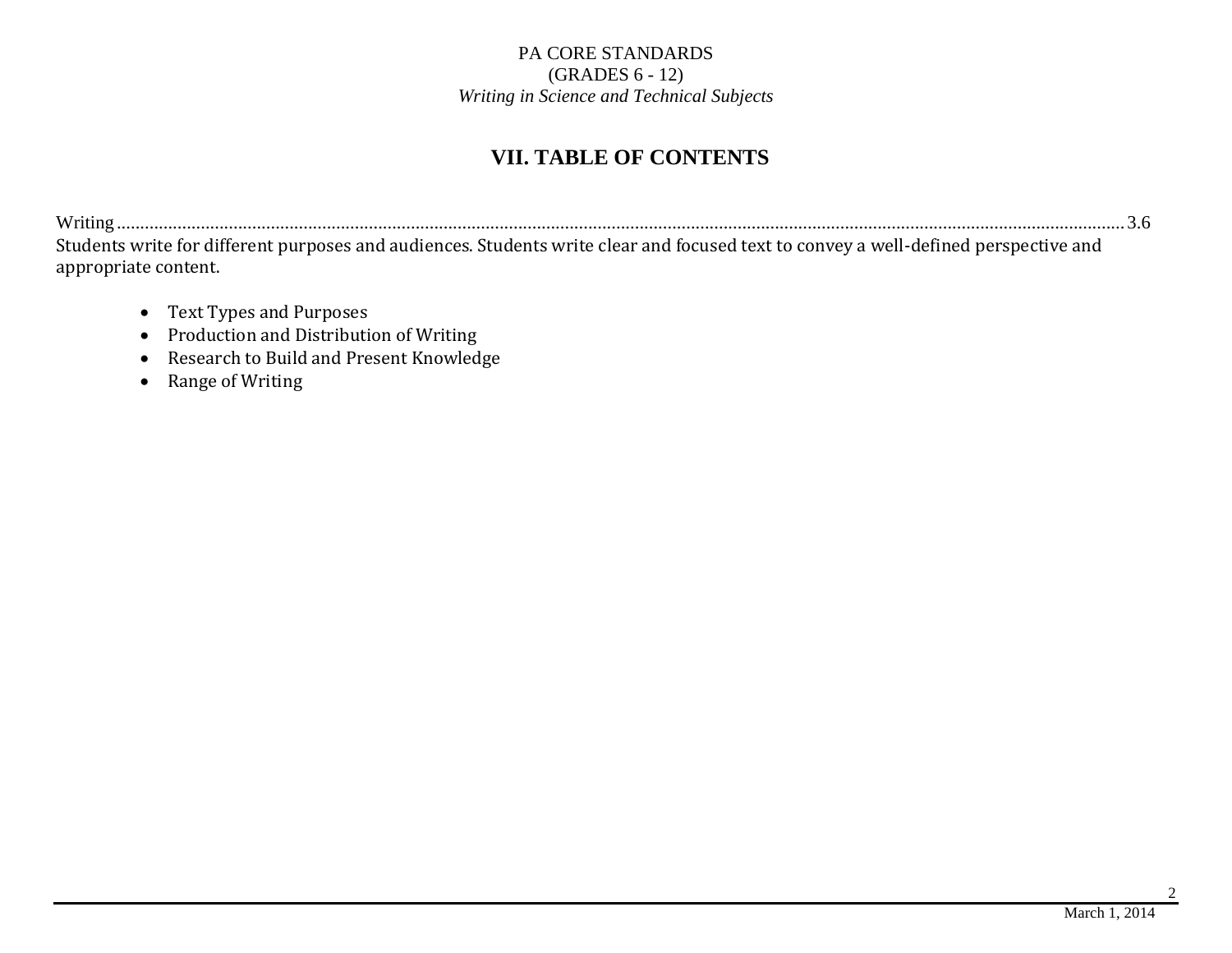### **INTRODUCTION**

These standards describe what students in the social studies classroom should know and be able to do with the English language in writing, grade 6 through 12. The standards provide the targets for instruction and student learning essential for success in all academic areas, not just language arts classrooms. Although the **standards are not a curriculum** or a prescribed series of activities, school entities will use them to develop a local school curriculum that will meet local students' needs.

The standards below begin at grade 6; standards for K–5 reading in history/social studies, science, and technical subjects are integrated into the K–5 Writing standards.

The English Language Arts Standards for History and Social Studies also provide parents and community members with information about what students should know and be able to do as they progress through the educational program and at graduation. With a clearly defined target provided by the standards, parents, students, educators and community members become partners in learning. Each standard implies an end of year goal – with the understanding that exceeding the standard is an even more desirable end goal.

Note: The PA Core Standards for Writing in Science and Technical Subjects are an extension of the Academic Standards for Science.

3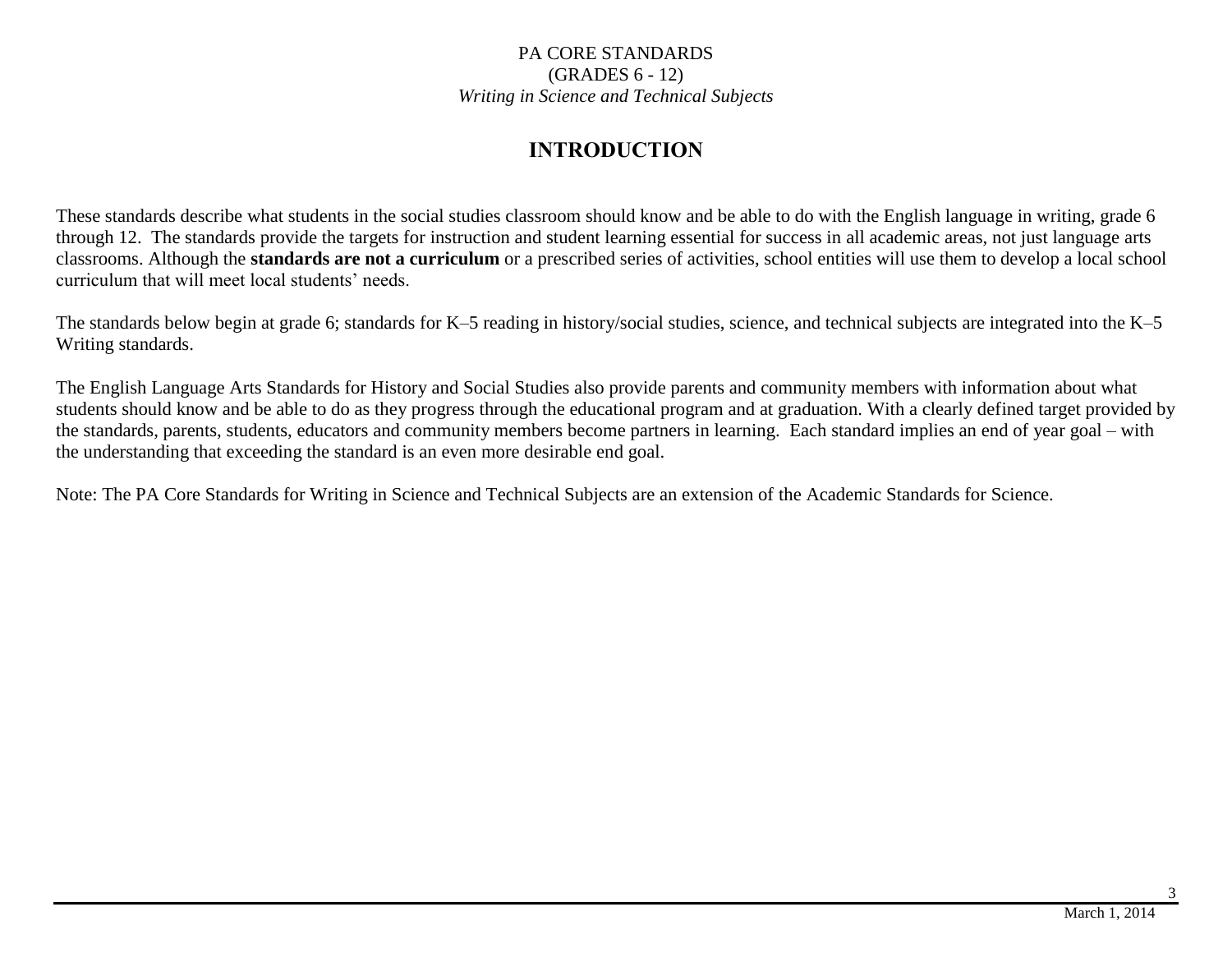| 3.6                     | Writing<br>Students write for different purposes and audiences. Students write clear and focused text to convey a well-defined perspective and appropriate<br>content.                                                                                                                                                                                                                                                                                                                                                                                                                                                                                                                                                                                                                            |                                                                                                                                                                                                                                                                                                                                                                                                                                                                                                                                                                                                                                                                                                                                                                                                                                                                                                                                                                                                                                                                                                                                                                             |                                                                                                                                                                                                                                                                                                                                                                                                                                                                                                                                                                                                                                                                                                                                                                                                                                                                                                                                                                                                                                                                                                                                                                                                                                                                                                               |  |  |
|-------------------------|---------------------------------------------------------------------------------------------------------------------------------------------------------------------------------------------------------------------------------------------------------------------------------------------------------------------------------------------------------------------------------------------------------------------------------------------------------------------------------------------------------------------------------------------------------------------------------------------------------------------------------------------------------------------------------------------------------------------------------------------------------------------------------------------------|-----------------------------------------------------------------------------------------------------------------------------------------------------------------------------------------------------------------------------------------------------------------------------------------------------------------------------------------------------------------------------------------------------------------------------------------------------------------------------------------------------------------------------------------------------------------------------------------------------------------------------------------------------------------------------------------------------------------------------------------------------------------------------------------------------------------------------------------------------------------------------------------------------------------------------------------------------------------------------------------------------------------------------------------------------------------------------------------------------------------------------------------------------------------------------|---------------------------------------------------------------------------------------------------------------------------------------------------------------------------------------------------------------------------------------------------------------------------------------------------------------------------------------------------------------------------------------------------------------------------------------------------------------------------------------------------------------------------------------------------------------------------------------------------------------------------------------------------------------------------------------------------------------------------------------------------------------------------------------------------------------------------------------------------------------------------------------------------------------------------------------------------------------------------------------------------------------------------------------------------------------------------------------------------------------------------------------------------------------------------------------------------------------------------------------------------------------------------------------------------------------|--|--|
|                         | <b>GRADES 6 - 8</b>                                                                                                                                                                                                                                                                                                                                                                                                                                                                                                                                                                                                                                                                                                                                                                               | <b>GRADES <math>9-10</math></b>                                                                                                                                                                                                                                                                                                                                                                                                                                                                                                                                                                                                                                                                                                                                                                                                                                                                                                                                                                                                                                                                                                                                             | <b>GRADES 11 - 12</b>                                                                                                                                                                                                                                                                                                                                                                                                                                                                                                                                                                                                                                                                                                                                                                                                                                                                                                                                                                                                                                                                                                                                                                                                                                                                                         |  |  |
| Text Types and Purposes | CC.3.6.6-8.A.<br>Write arguments focused on <i>discipline-specific</i><br>content.<br>Introduce claim(s) about a topic or issue,<br>$\bullet$<br>acknowledge and distinguish the claim(s)<br>from alternate or opposing claims, and<br>organize the reasons and evidence logically.<br>Support claim(s) with logical reasoning and<br>$\bullet$<br>relevant, accurate data and evidence that<br>demonstrate an understanding of the topic or<br>text, using credible sources.<br>Use words, phrases, and clauses to create<br>cohesion and clarify the relationships among<br>claim(s), counterclaims, reasons, and<br>evidence.<br>Establish and maintain a formal style.<br>Provide a concluding statement or section<br>$\bullet$<br>that follows from and supports the argument<br>presented. | CC.3.6.9-10.A.<br>Write arguments focused on <i>discipline-specific</i><br>content.<br>Introduce precise claim(s), distinguish the<br>$\bullet$<br>claim(s) from alternate or opposing claims,<br>and create an organization that establishes<br>clear relationships among the claim(s),<br>counterclaims, reasons, and evidence.<br>Develop claim(s) and counterclaims fairly,<br>$\bullet$<br>supplying data and evidence for each while<br>pointing out the strengths and limitations of<br>both claim(s) and counterclaims in a<br>discipline-appropriate form and in a manner<br>that anticipates the audience's knowledge<br>level and concerns.<br>Use words, phrases, and clauses to link the<br>major sections of the text, create cohesion,<br>and clarify the relationships between<br>claim(s) and reasons, between reasons and<br>evidence, and between claim(s) and<br>counterclaims.<br>Establish and maintain a formal style and<br>objective tone while attending to the norms<br>and conventions of the discipline in which<br>they are writing.<br>Provide a concluding statement or section<br>that follows from or supports the argument<br>presented. | CC.3.6.11-12.A.<br>Write arguments focused on <i>discipline-specific</i><br>content.<br>Introduce precise, knowledgeable claim(s),<br>$\bullet$<br>establish the significance of the claim(s),<br>distinguish the claim(s) from alternate or<br>opposing claims, and create an organization<br>that logically sequences the claim(s),<br>counterclaims, reasons, and evidence.<br>Develop claim(s) and counterclaims fairly<br>$\bullet$<br>and thoroughly, supplying the most relevant<br>data and evidence for each while pointing<br>out the strengths and limitations of both<br>claim(s) and counterclaims in a discipline-<br>appropriate form that anticipates the<br>audience's knowledge level, concerns,<br>values, and possible biases.<br>Use words, phrases, and clauses as well as<br>varied syntax to link the major sections of<br>the text, create cohesion, and clarify the<br>relationships between claim(s) and reasons,<br>between reasons and evidence, and between<br>claim(s) and counterclaims.<br>Establish and maintain a formal style and<br>objective tone while attending to the norms<br>and conventions of the discipline in which<br>they are writing.<br>Provide a concluding statement or section<br>$\bullet$<br>that follows from or supports the argument<br>presented. |  |  |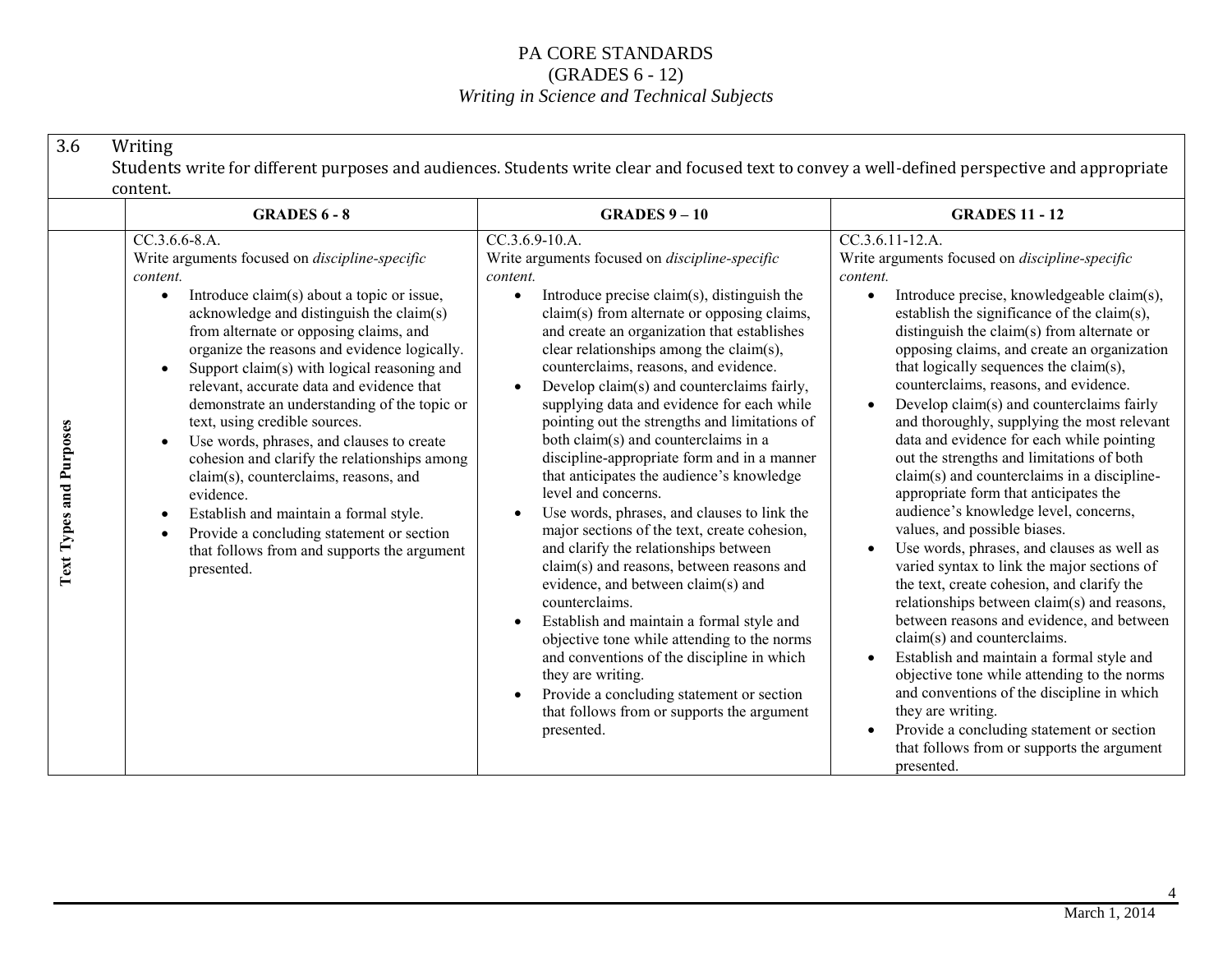| <b>GRADES 6 - 8</b>                                                                                                                                                                                                                                                                                                                                                                                                                                                                                                                                                                                                                                                                                                                                                                                                                                                                                                                                                                                                                                                                                                               | <b>GRADES 9-10</b>                                                                                                                                                                                                                                                                                                                                                                                                                                                                                                                                                                                                                                                                                                                                                                                                                                                                                                                                                                                                                                                                                                                                                                                                                                                                                                                                                                                                                                                                              | <b>GRADES 11 - 12</b>                                                                                                                                                                                                                                                                                                                                                                                                                                                                                                                                                                                                                                                                                                                                                                                                                                                                                                                                                                                                                                                                                                                                                                                                                                                                                                                                                                                                                                                                          |
|-----------------------------------------------------------------------------------------------------------------------------------------------------------------------------------------------------------------------------------------------------------------------------------------------------------------------------------------------------------------------------------------------------------------------------------------------------------------------------------------------------------------------------------------------------------------------------------------------------------------------------------------------------------------------------------------------------------------------------------------------------------------------------------------------------------------------------------------------------------------------------------------------------------------------------------------------------------------------------------------------------------------------------------------------------------------------------------------------------------------------------------|-------------------------------------------------------------------------------------------------------------------------------------------------------------------------------------------------------------------------------------------------------------------------------------------------------------------------------------------------------------------------------------------------------------------------------------------------------------------------------------------------------------------------------------------------------------------------------------------------------------------------------------------------------------------------------------------------------------------------------------------------------------------------------------------------------------------------------------------------------------------------------------------------------------------------------------------------------------------------------------------------------------------------------------------------------------------------------------------------------------------------------------------------------------------------------------------------------------------------------------------------------------------------------------------------------------------------------------------------------------------------------------------------------------------------------------------------------------------------------------------------|------------------------------------------------------------------------------------------------------------------------------------------------------------------------------------------------------------------------------------------------------------------------------------------------------------------------------------------------------------------------------------------------------------------------------------------------------------------------------------------------------------------------------------------------------------------------------------------------------------------------------------------------------------------------------------------------------------------------------------------------------------------------------------------------------------------------------------------------------------------------------------------------------------------------------------------------------------------------------------------------------------------------------------------------------------------------------------------------------------------------------------------------------------------------------------------------------------------------------------------------------------------------------------------------------------------------------------------------------------------------------------------------------------------------------------------------------------------------------------------------|
| $CC.3.6.6-8.B.$ *<br>Write informative/explanatory texts, including the<br>narration of historical events, scientific procedures/<br>experiments, or technical processes.<br>Introduce a topic clearly, previewing what is<br>$\bullet$<br>to follow; organize ideas, concepts, and<br>information into broader categories as<br>appropriate to achieving purpose; include<br>formatting (e.g., headings), graphics (e.g.,<br>charts, tables), and multimedia when useful<br>to aiding comprehension.<br>Develop the topic with relevant, well-chosen<br>$\bullet$<br>facts, definitions, concrete details,<br>quotations, or other information and<br>examples.<br>Use appropriate and varied transitions to<br>$\bullet$<br>create cohesion and clarify the relationships<br>among ideas and concepts.<br>Use precise language and domain-specific<br>$\bullet$<br>vocabulary to inform about or explain the<br>topic.<br>Establish and maintain a formal style and<br>$\bullet$<br>objective tone.<br>Provide a concluding statement or section<br>that follows from and supports the<br>information or explanation presented. | $CC.3.6.9-10.B.$ *<br>Write informative/explanatory texts, including the<br>narration of historical events, scientific procedures/<br>experiments, or technical processes.<br>Introduce a topic and organize ideas,<br>$\bullet$<br>concepts, and information to make important<br>connections and distinctions; include<br>formatting (e.g., headings), graphics (e.g.,<br>figures, tables), and multimedia when useful<br>to aiding comprehension.<br>Develop the topic with well-chosen,<br>$\bullet$<br>relevant, and sufficient facts, extended<br>definitions, concrete details, quotations, or<br>other information and examples appropriate<br>to the audience's knowledge of the topic.<br>Use varied transitions and sentence<br>$\bullet$<br>structures to link the major sections of the<br>text, create cohesion, and clarify the<br>relationships among ideas and concepts.<br>Use precise language and domain-specific<br>vocabulary to manage the complexity of the<br>topic and convey a style appropriate to the<br>discipline and context as well as to the<br>expertise of likely readers.<br>Establish and maintain a formal style and<br>$\bullet$<br>objective tone while attending to the norms<br>and conventions of the discipline in which<br>they are writing.<br>Provide a concluding statement or section<br>that follows from and supports the<br>information or explanation presented (e.g.,<br>articulating implications or the significance<br>of the topic). | $CC.3.6.11-12.B.$ *<br>Write informative/explanatory texts, including the<br>narration of historical events, scientific procedures/<br>experiments, or technical processes.<br>Introduce a topic and organize complex<br>$\bullet$<br>ideas, concepts, and information so that each<br>new element builds on that which precedes it<br>to create a unified whole; include formatting<br>(e.g., headings), graphics (e.g., figures,<br>tables), and multimedia when useful to<br>aiding comprehension.<br>Develop the topic thoroughly by selecting<br>the most significant and relevant facts,<br>extended definitions, concrete details,<br>quotations, or other information and<br>examples appropriate to the audience's<br>knowledge of the topic.<br>Use varied transitions and sentence<br>$\bullet$<br>structures to link the major sections of the<br>text, create cohesion, and clarify the<br>relationships among complex ideas and<br>concepts.<br>Use precise language, domain-specific<br>$\bullet$<br>vocabulary and techniques such as<br>metaphor, simile, and analogy to manage the<br>complexity of the topic; convey a<br>knowledgeable stance in a style that<br>responds to the discipline and context as<br>well as to the expertise of likely readers.<br>Provide a concluding statement or section<br>$\bullet$<br>that follows from and supports the<br>information or explanation provided (e.g.,<br>articulating implications or the significance<br>of the topic). |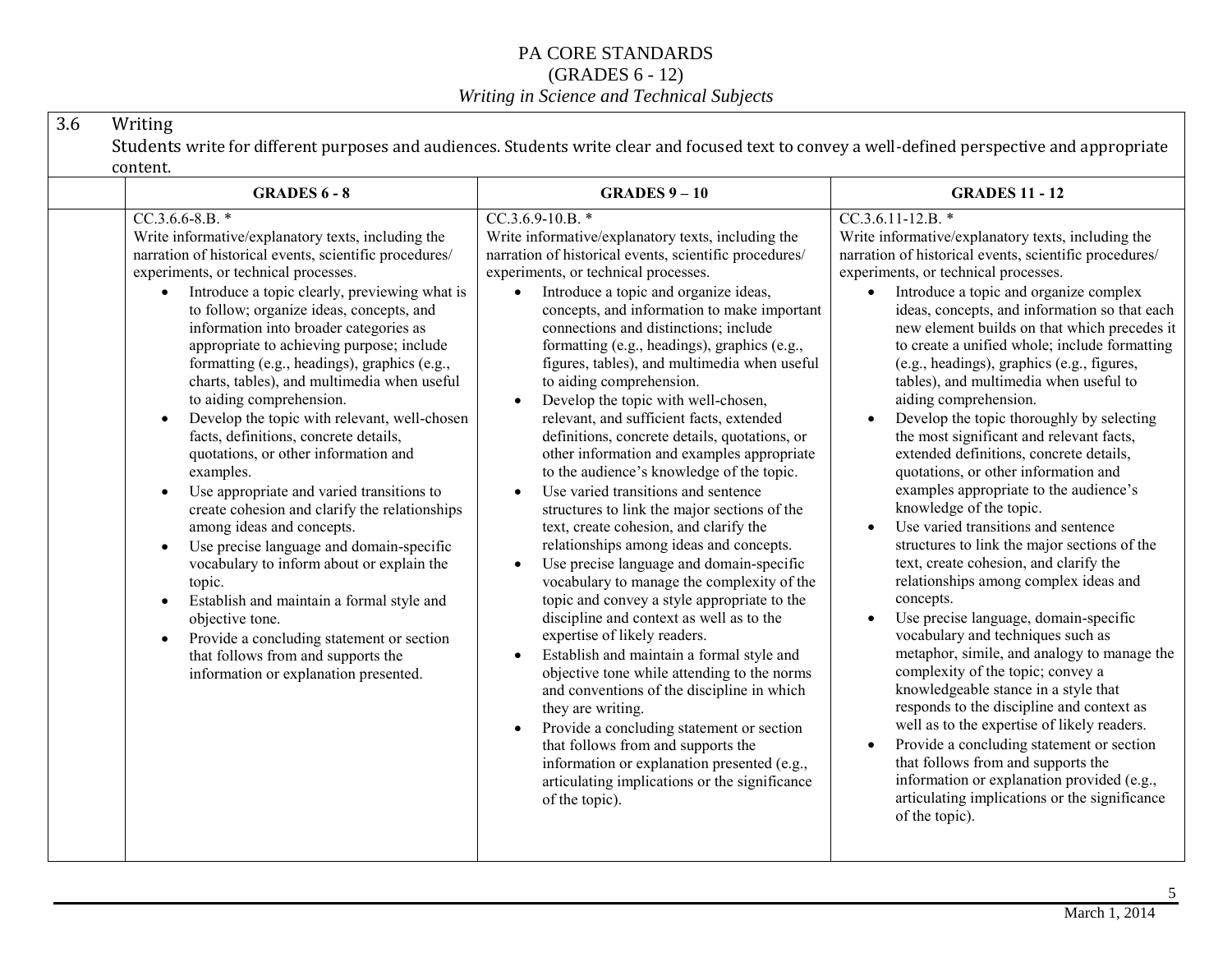| 3.6 | Writing                   |
|-----|---------------------------|
|     | Students write for differ |

rent purposes and audiences. Students write clear and focused text to convey a well-defined perspective and appropriate content.

|                                         | <b>GRADES 6 - 8</b>                                                                                                                                                                                                                                                                                                         | <b>GRADES 9-10</b>                                                                                                                                                                                                                                                                                                                                                                      | <b>GRADES 11 - 12</b>                                                                                                                                                                                                                                                                                                                                                                                                                                         |
|-----------------------------------------|-----------------------------------------------------------------------------------------------------------------------------------------------------------------------------------------------------------------------------------------------------------------------------------------------------------------------------|-----------------------------------------------------------------------------------------------------------------------------------------------------------------------------------------------------------------------------------------------------------------------------------------------------------------------------------------------------------------------------------------|---------------------------------------------------------------------------------------------------------------------------------------------------------------------------------------------------------------------------------------------------------------------------------------------------------------------------------------------------------------------------------------------------------------------------------------------------------------|
| Production and Distribution of Writing  | CC.3.6.6-8.C.<br>Produce clear and coherent writing in which the<br>development, organization, and style are appropriate<br>to task, purpose, and audience.                                                                                                                                                                 | CC.3.6.9-10.C.<br>Produce clear and coherent writing in which the<br>development, organization, and style are appropriate<br>to task, purpose, and audience.                                                                                                                                                                                                                            | CC.3.6.11-12.C.<br>Produce clear and coherent writing in which the<br>development, organization, and style are appropriate<br>to task, purpose, and audience.                                                                                                                                                                                                                                                                                                 |
|                                         | $CC.3.6.6-8.D.$<br>With some guidance and support from peers and<br>adults, develop and strengthen writing as needed by<br>planning, revising, editing, rewriting, or trying a new<br>approach, focusing on how well purpose and<br>audience have been addressed.                                                           | $CC.3.6.9-10.D.$<br>Develop and strengthen writing as needed by<br>planning, revising, editing, rewriting, or trying a new<br>approach, focusing on addressing what is most<br>significant for a specific purpose and audience.                                                                                                                                                         | $CC.3.6.11-12.D.$<br>Develop and strengthen writing as needed by<br>planning, revising, editing, rewriting, or trying a new<br>approach, focusing on addressing what is most<br>significant for a specific purpose and audience.                                                                                                                                                                                                                              |
|                                         | $CC.3.6.6-8.E.$<br>Use technology, including the Internet, to produce<br>and publish writing and present the relationships<br>between information and ideas clearly and efficiently.                                                                                                                                        | $CC.3.6.9-10.E.$<br>Use technology, including the Internet, to produce,<br>publish, and update individual or shared writing<br>products, taking advantage of technology's capacity<br>to link to other information and to display<br>information flexibly and dynamically.                                                                                                              | CC.3.6.11-12.E.<br>Use technology, including the Internet, to produce,<br>publish, and update individual or shared writing<br>products in response to ongoing feedback, including<br>new arguments or information.                                                                                                                                                                                                                                            |
| Research to Build and Present Knowledge | CC.3.6.6-8.F.<br>Conduct short research projects to answer a question<br>(including a self-generated question), drawing on<br>several sources and generating additional related,<br>focused questions that allow for multiple avenues of<br>exploration.                                                                    | CC.3.6.9-10.F.<br>Conduct short as well as more sustained research<br>projects to answer a question (including a self-<br>generated question) or solve a problem; narrow or<br>broaden the inquiry when appropriate; synthesize<br>multiple sources on the subject, demonstrating<br>understanding of the subject under investigation.                                                  | CC.3.6.11-12.F.<br>Conduct short as well as more sustained research<br>projects to answer a question (including a self-<br>generated question) or solve a problem; narrow or<br>broaden the inquiry when appropriate; synthesize<br>multiple sources on the subject, demonstrating<br>understanding of the subject under investigation.                                                                                                                       |
|                                         | CC.3.6.6-8.G.<br>Gather relevant information from multiple print and<br>digital sources, using search terms effectively; assess<br>the credibility and accuracy of each source; and quote<br>or paraphrase the data and conclusions of others<br>while avoiding plagiarism and following a standard<br>format for citation. | $CC.3.6.9-10.G.$<br>Gather relevant information from multiple<br>authoritative print and digital sources, using<br>advanced searches effectively; assess the usefulness<br>of each source in answering the research question;<br>integrate information into the text selectively to<br>maintain the flow of ideas, avoiding plagiarism and<br>following a standard format for citation. | CC.3.6.11-12.G.<br>Gather relevant information from multiple<br>authoritative print and digital sources, using advanced<br>searches effectively; assess the strengths and<br>limitations of each source in terms of the specific<br>task, purpose, and audience; integrate information<br>into the text selectively to maintain the flow of ideas,<br>avoiding plagiarism and overreliance on any one<br>source and following a standard format for citation. |
|                                         | $CC.3.6.6-8.H.$<br>Draw evidence from informational texts to support<br>analysis reflection, and research.                                                                                                                                                                                                                  | CC.3.6.9-10.H.<br>Draw evidence from informational texts to support<br>analysis, reflection, and research.                                                                                                                                                                                                                                                                              | CC.3.6.11-12.H.<br>Draw evidence from informational texts to support<br>analysis, reflection, and research.                                                                                                                                                                                                                                                                                                                                                   |

6